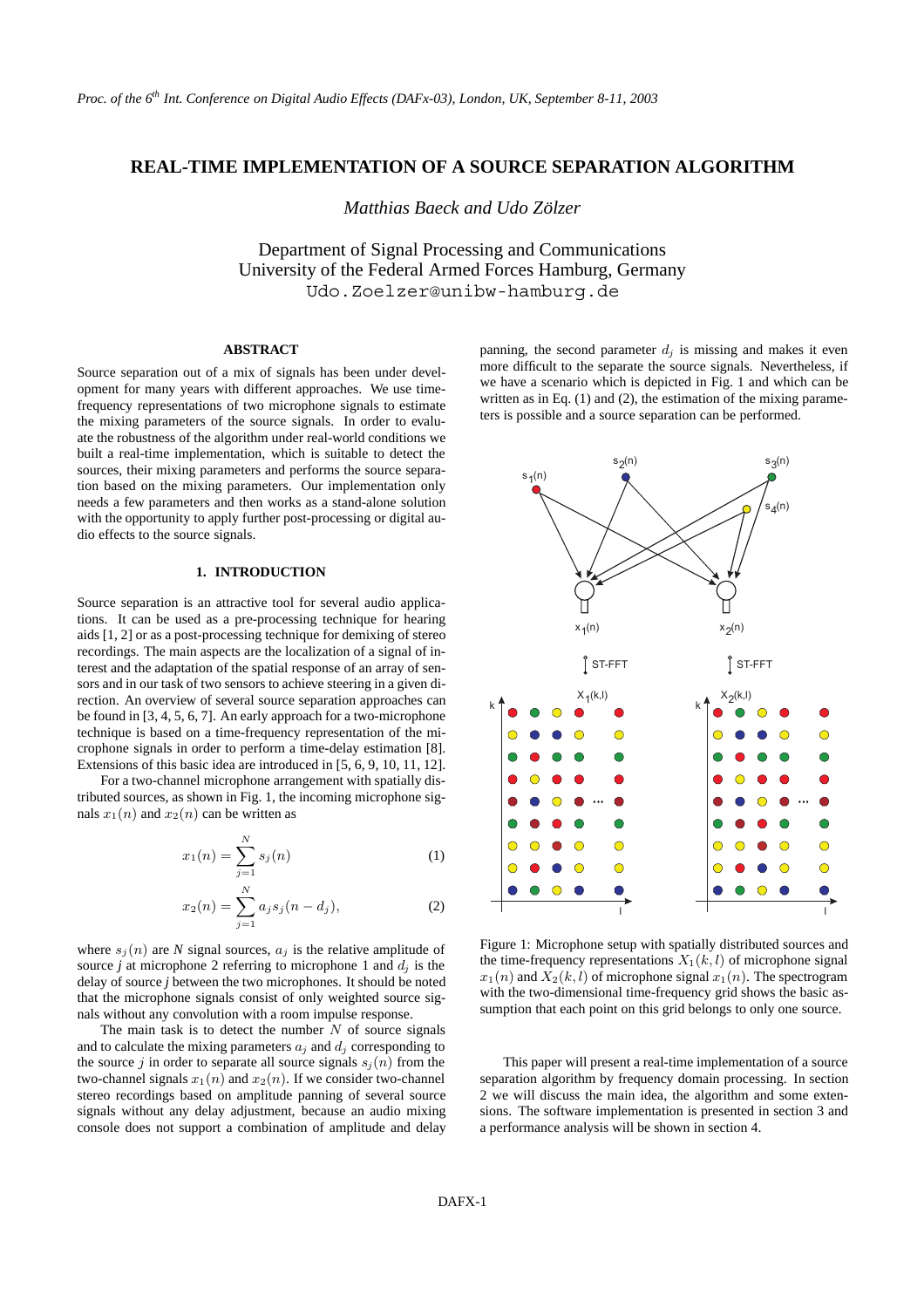

Figure 2: Block diagram of a source separation algorithm.

## **2. THE ALGORITHM**

The DUET algorithm presented in [10, 11, 12] is based on timefrequency processing and can be implemented with a phase vocoder algorithm [13, 14, 15]. In this section we will describe the basic ideas of the source detection and source separation algorithm and will introduce some modifications and extensions [16].

#### **2.1. Source Detection**

Figure 2 shows the block diagram of the implementation which performs a source detection in a first step and a source separation in a second step. After weighting  $x_1(n)$  and  $x_2(n)$  with a suitable window function and performing a Fast Fourier Transform we get

$$
X_1(k,l) = \sum_{j=1}^{N} S_j(k,l)
$$
 (3)

$$
X_2(k,l) = \sum_{j=1}^{N} a_j S_j(k,l) e^{-j\frac{2\pi k d_j}{L}}, \tag{4}
$$

where  $k$  is the frequency index,  $l$  is the time index and  $L$  is the length of the FFT. The most important condition is the W-disjoint orthogonality given in [10, 11, 12], which means that every point in the spectrogram corresponds to just one source (see Fig. 1). Based on this condition Equ. (3) and (4) can be simplified to

$$
\begin{bmatrix} X_1(k,l) \\ X_2(k,l) \end{bmatrix} = \begin{bmatrix} 1 \\ a_j e^{-j\frac{2\pi k d_j}{L}} \end{bmatrix} S_j(k,l) \tag{5}
$$

for every point  $(k, l)$ . With a simple division we can now calculate  $a_j$  and  $d_j$  for every point in the time-frequency domain according to

$$
(a(k,l), d(k,l)) = \left( \left| \frac{X_2(k,l)}{X_1(k,l)} \right|, \frac{L}{2\pi k} \angle \frac{X_1(k,l)}{X_2(k,l)} \right). \tag{6}
$$

After calculating the mixing parameters for every point in the time-frequency domain, we can construct a histogram  $h$  which shows the distribution of the mixing parameters. A source located in the middle of the two microphones has a relative amplitude  $a_j = 1$  and a delay  $d_j = 0$ . In order to have this central source located in the origin of the histogram, we define

$$
\hat{a}(k,l) = a(k,l) - 1/a(k,l). \tag{7}
$$

For a discrete histogram the parameters  $\hat{a}(k, l)$  and  $d(k, l)$  have to be quantized by rounding towards the nearest quantization step, which leads to the discrete values  $a_q(k, l)$  and  $d_q(k, l)$ . Then the weighted histogram  $h(\alpha, \delta)$  can be computed by adding the signal power for every point  $(k, l)$  to that point  $(\alpha, \delta)$  which corresponds to the calculated point  $(a_q(k, l), d_q(k, l))$ . Every source should lead to a peak in the histogram. Some post-processing on the histogram has been shown to be useful. First, the histogram should be smoothed in order to get just one single peak for each source. This supports the calculation of the correct mixing parameters. Understanding the histogram as grey scale picture, it is obvious that we can use typical methods of image processing. A binomial mask, which is well known in the area of image processing, is a good choice. Figure 3 shows the original histogram and the smoothed histogram.

The next step in a real-time processing must be an automatic peak detection [16]. We use the usual way of calculating the gradients to determine all local maxima according to the following conditions

$$
\frac{\partial h}{\partial \alpha} = 0 \qquad \frac{\partial h}{\partial \delta} = 0 \tag{8}
$$
\n
$$
\frac{\partial^2 h}{\partial \delta^2} = 0
$$

$$
\begin{vmatrix} \frac{\partial^2 h}{\partial \alpha^2} & \frac{\partial^2 h}{\partial \alpha \partial \delta} \\ \frac{\partial^2 h}{\partial \delta \partial \alpha} & \frac{\partial^2 h}{\partial \delta^2} \end{vmatrix} > 0.
$$
 (9)

If all conditions are valid an extreme value occurs. If  $\frac{\partial^2 h}{\partial \alpha^2} < 0$  a maxima is found. The derivatives are approximated by differences to yield an efficient implementation. This peak detection delivers an approximation  $\alpha_j, \delta_j$  of the true mixing parameters  $a_j, d_j$  for each source.

## **2.2. Source Separation**

When the mixing parameters  $\alpha_j$ ,  $\delta_j$  are known we can use them to separate the sources in the demixing block shown in Fig. 2. The basic idea is to assign each point in the time-frequency domain  $(k, l)$  to one source j of the signal mix. Therefor we have to check each point of the time-frequency domain which source  $j$  belongs to that point. Under the basic assumption that for each point we have

$$
X_1(k,l) = S_j(k,l) + N_1(k,l)
$$
\n(10)

$$
X_2(k,l) = a_j S_j(k,l)e^{-j\frac{2\pi kd_j}{L}} + N_2(k,l),
$$
 (11)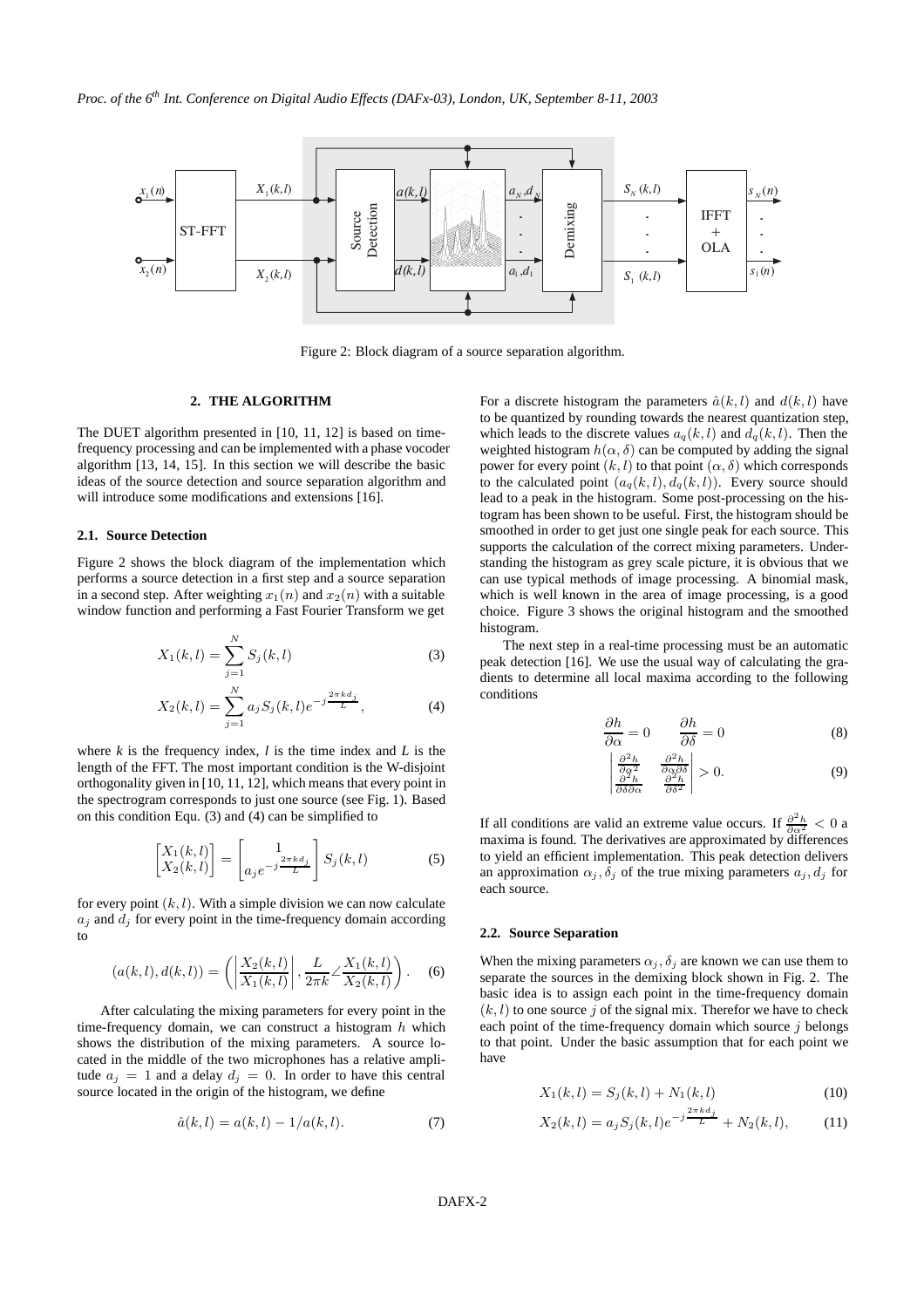

where  $N_1(k, l)$  and  $N_2(k, l)$  are noise sources which reflect the contributions of other sources to that point, a maximum likelihood estimate can be derived to assign one source to each timefrequency point [12], based on the already estimated mixing parameters  $\alpha_i, \delta_i$ . For each source j and each point  $(k, l)$  we can calculate the likelihood function

$$
L_j(k,l) = \frac{1}{2\pi\sigma^2} e^{-\frac{1}{2\sigma^2}|\alpha_j e^{-j\frac{2\pi k\delta_j}{L}}X_1(k,l) - X_2(k,l)|^2/(1+\alpha_j^2)},
$$
\n(12)

which is derived in [12]. Using the maximum likelihood we can construct a binary mask  $M_i(k, l)$  to assign each point in the timefrequency domain to one source. After the IFFT and the overlapadd procedure we have all sources  $s_1(n), \ldots, s_N(n)$  separated and can apply any digital audio effects to them. Re-mixing results in a mix of sources with different effects applied to different sources.

## **3. SOFTWARE IMPLEMENTATION**

The entire algorithm shown in Fig. 2 is performed by a  $C_{++}$  program which runs in real-time on a PC platform. The graphical user interface is depicted in Fig. 4. It allows to process a stereo signal coming from the AD converter of a sound card or a WAV file. The extracted source signals from the stereo input can be written into a WAV file or can be transferred to the DA converter of the sound card. The program allows to choose the FFT length, the hop size, and the window function. Further settings are the maximum/minimum amplitude and delay and the resolution of the two-dimensional amplitude and delay histogram.

The program flow graph in Fig. 5 illustrates the software modules of the algorithm. Once the process is started, the program collects the incoming samples and stores them in a buffer until the desired FFT length is reached. Then the window function is applied and the FFT is calculated. With each new incoming sample two things have to be performed. Before the new sample can be stored in the buffer the old sample has to be shifted into another location of the buffer in order to achieve correct overlapping window functions. In a second step we have to estimate the mixing



Figure 4: Graphical user interface.

parameters based on the previous buffer of FFT results. For every incoming input sample we calculate the parameters of one (or two, this depends on the hop size) frequency point of the previous FFT. This is done in the block "DUETCalc". When the buffer is filled again, the parameters of all frequency points of the previous FFT have been calculated. Now, the process starts again with the next FFT. For every frequency point the signal power is added to the histogram at the position of the calculated set of parameters by weighting it with the binomial mask. So, the calculation of the histogram is always delayed by one FFT length.

Once every second the histogram is analyzed by the peak detection algorithm within the block "FindLocMax" which delivers estimates of the mixing parameters of the signal sources. Normally, the peaks in the histogram shift a little bit every second. So, there is a need to decide which peak at time index  $t_n$  corresponds to a peak at time index  $t_{n+1}$ . This is done by the block "Sort-Sources". For every possible permutation of such a peak shifting the squared sum of distances is calculated and the smallest sum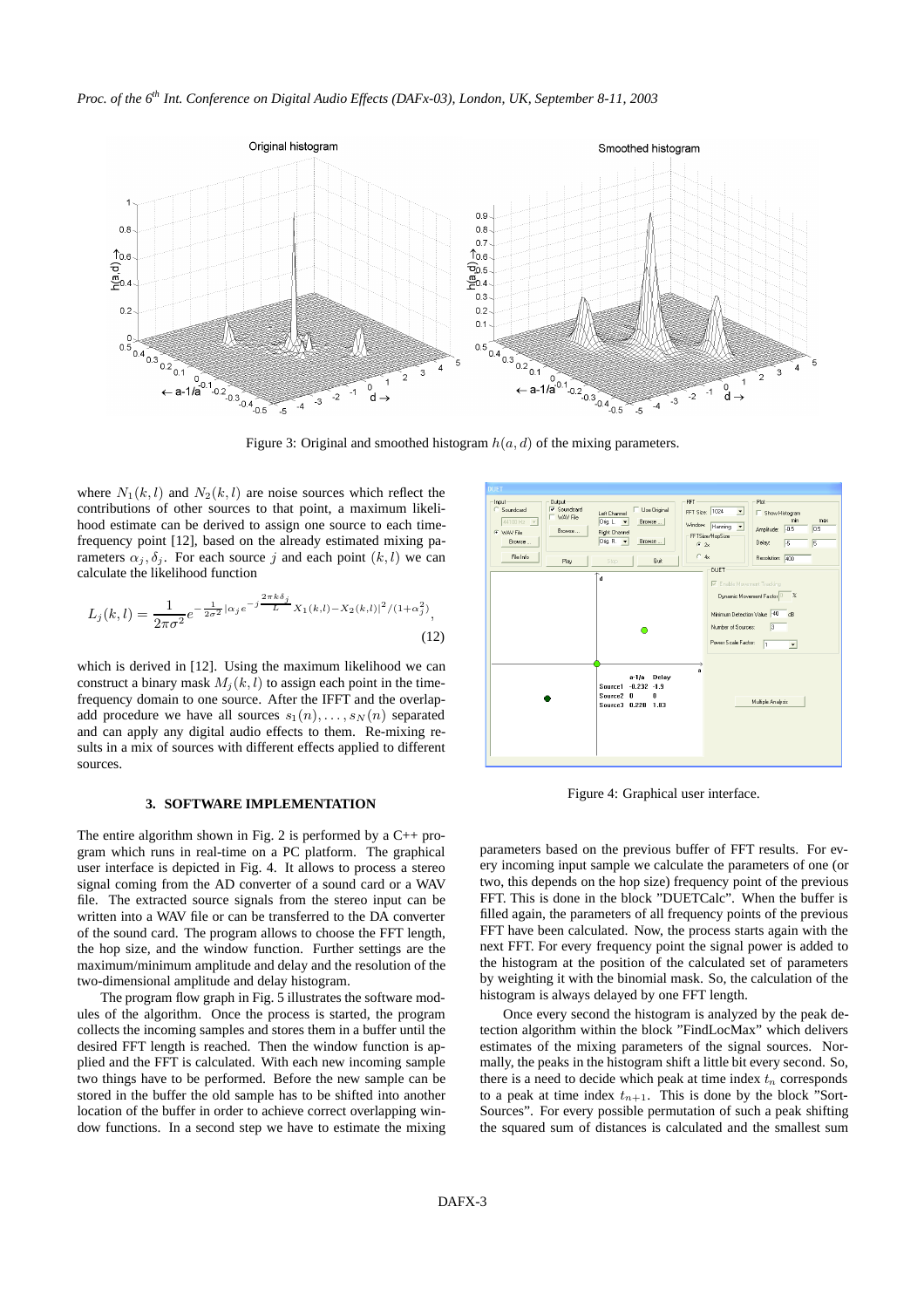

Figure 5: Program flow graph.

represents the most likely permutation. Fig. 6 shows an example for a false and a (most likely) correct shifting relation. The black circles represent the detected peaks at time index  $t_n$  and the white circles represent them at time index  $t_{n+1}$ . After the first second we estimate the mixing parameters for the first time. These parameters are used for the separation algorithm during the next second. Then, a new set of parameters is estimated, which is used during the third second and so on. So, separation of current samples is always performed based on old parameters. In the worst case, the estimations are one second old. But the results show, that this is acceptable.

The separation algorithm is computed in the block "DUET-Calc". Every frequency point of the previous FFT which updates the histogram is also transferred to the separation algorithm. For each frequency point the likelihood function given by Eq. (12) is calculated with the latest set of estimated parameters. The parameters of one source will give the highest likelihood. Then this frequency point is assigned to that source. So, this is a binary assignment, every frequency point is assigned to just one source. For the remaining sources this frequency point is set to zero. Figure 7 shows this procedure for assigning FFT bins  $X_1(k, l)$  to the source FFT bins  $S_1(k, l), \ldots, S_N(k, l)$ . After the IFFT of all  $S_1(k, l), \ldots, S_N(k, l)$  and the overlap-add procedure we have all sources  $s_1(n),\ldots,s_N(n)$  separated. Obviously, this rough assignment with zero valued FFT bins in between needs further improvements. But this effect is neglected in the actual implementation.

#### **4. PERFORMANCE ANALYSIS**

A performance analysis can be done by listening tests which are the most convincing arguments for a special algorithm and objective measurements which are much more difficult to obtain. In the end a good correlation between listening tests and objective measurements should be achieved. The objective measurements are performed by using the original signal sources and their timefrequency representations. The dotted lines in Fig. 5 show the integration of the original source signals and their time-frequency representations into the algorithm for measuring the following performance measures. Following [12] we use three values to measure the performance of the algorithm. First, we define the preserved signal ratio (PSR)

$$
\text{PSR}_{j} = \frac{\sum_{k,l} M_{j}(k,l)|S_{j}(k,l)|^{2}}{\sum_{k,l}|S_{j}(k,l)|^{2}}
$$
(13)

which shows how much power of the original signal is preserved using the time-frequency mask  $M(k, l)$ . Next, we are interested in how good the mask  $M(k, l)$  suppresses interfering sources (Signal to Interference Ratio) calculated by

$$
SIR_j = \frac{\sum_{k,l} M_j(k,l)|S_j(k,l)|^2}{\sum_{k,l} M_j(k,l)|Y_j(k,l)|^2}
$$
(14)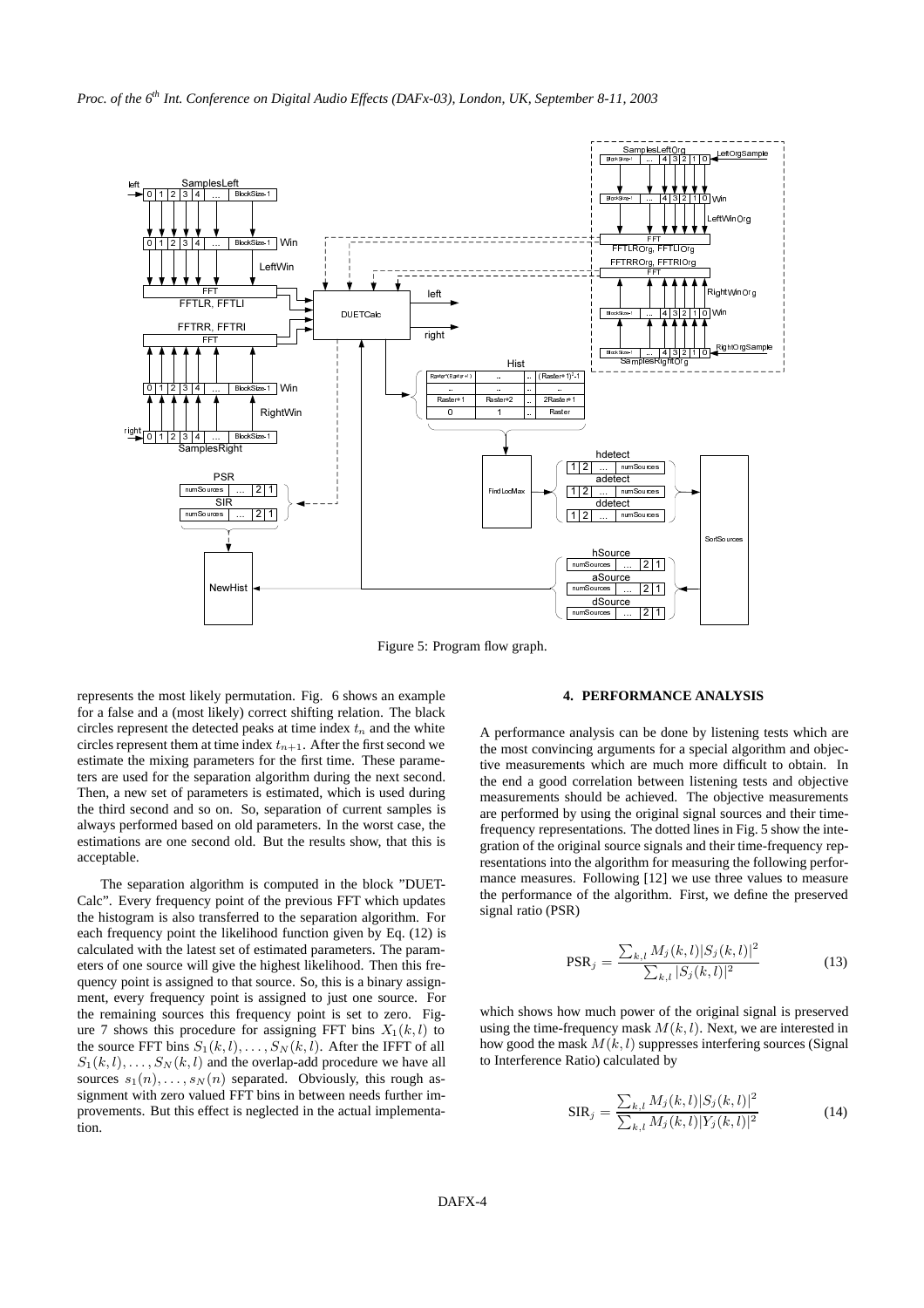

Figure 6: False (left) and correct (right) allocation of the sources.



Figure 7: Binary separation decision for three sources.

with

$$
Y_j(k, l) = \sum_{i=1; i \neq j}^{N} S_i(k, l)
$$
 (15)

which is the sum of all sources interfering with source *j*. Combining both values we get a measure for the overall performance which gives us the W-disjoint orthogonality of the sources

$$
WDOj = PSRj - \frac{PSRj}{SIRj}.
$$
 (16)

We analyzed different mixes with several parameters in order to find an optimal set of parameters (e.q. FFT length) for the best performance. The sampling rate for all mixes was 44.1 kHz. Clearly, artificial mixes based on amplitude and delay panning performed best, because they are produced under anechoic conditions.

Figure 8 shows the averaged W-disjoint orthogonality for different FFT lengths, hop sizes and window functions when two speakers are considered. It is obvious that the hop size and the window function have only little influence on the result. Much more important is the FFT length, leading to results between 0.2 and 0.87, which means the span from not understandable up to nearly perfect results. It should be noted that we prefer to use the greater hop size, because it has a lower computational complexity.



Figure 8: Averaged W-disjoint orthogonality for for different FFT lengths, hop sizes and window functions.

Figure 9 shows the averaged W-disjoint orthogonality for different number of speakers versus the FFT length. As expected, the results are getting worse the more speakers are in the signal mix. Signals with two speakers lead to results above 0.8, which means nearly perfect separation. There are just very few artifacts. The mixes with three speakers are still very good to handle, the Wdisjoint orthogonality is above 0.7 what still means there are only some artifacts. Mixes with four speakers are much more complicated. The highest WDO we reached was 0.4, which means that